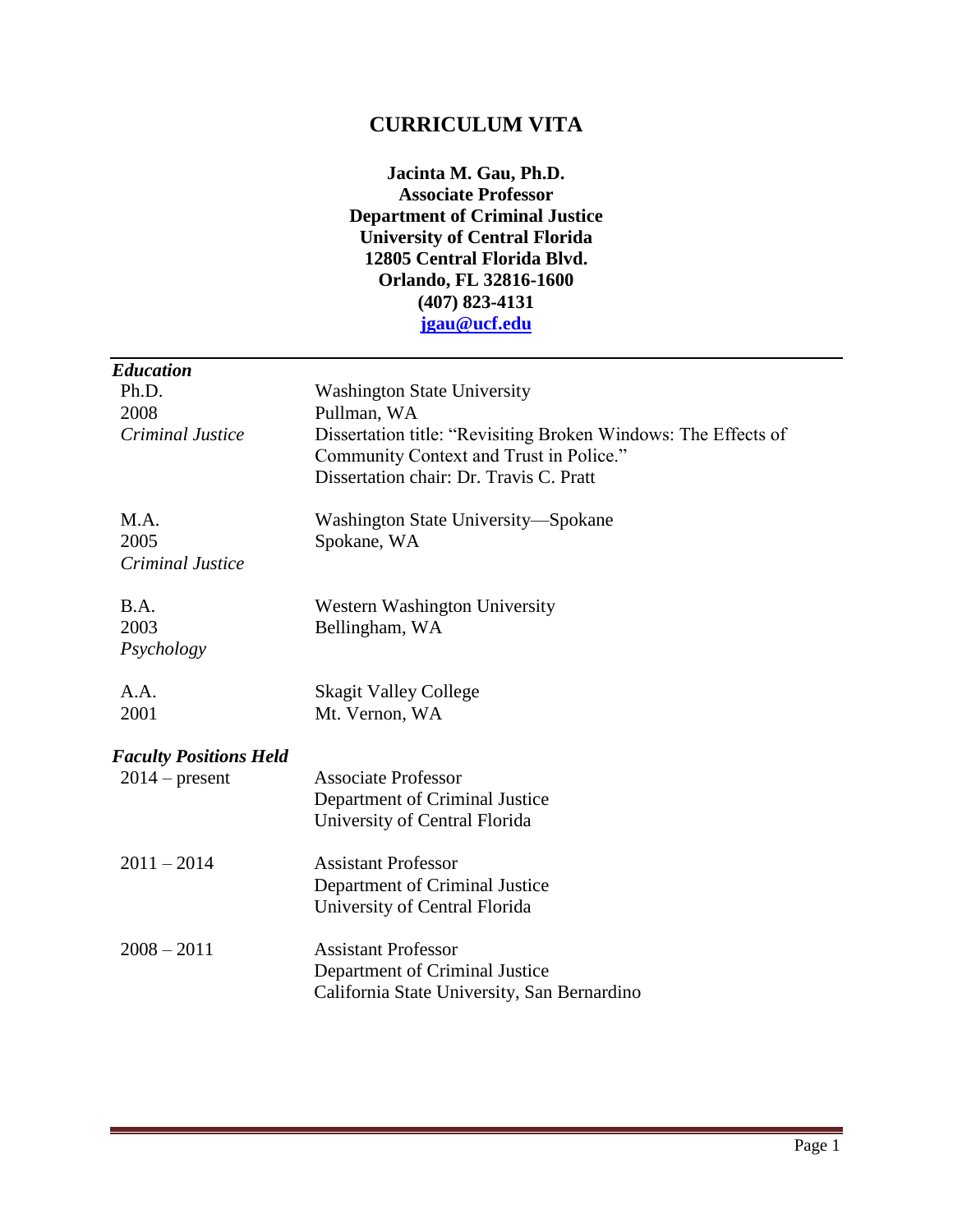#### *Peer-Reviewed Publications*

| Forthcoming | Gau, J. M. & Paoline, E. A. III. Officer race, role orientation, and cynicism<br>toward citizens. Justice Quarterly.                                                                                                                                                                                                                                            |
|-------------|-----------------------------------------------------------------------------------------------------------------------------------------------------------------------------------------------------------------------------------------------------------------------------------------------------------------------------------------------------------------|
| Forthcoming | Woo, Y., Maguire, E., & Gau, J. M. (Forthcoming). Direct and indirect effects<br>of procedural justice on cooperation and compliance: Evidence from South<br>Korea. Police Practice and Research: An International Journal.                                                                                                                                     |
| Forthcoming | Moreto, W., Gau, J., Paoline, E., Singh, R., Belecky, M., & Long, B.<br>(Forthcoming). Influence of intrinsic and extrinsic factors on occupational<br>motivation, challenges, and intergenerational linkages of rangers in Asia.<br>$Oryx$ .                                                                                                                   |
| 2017        | Baker, T. & Gau, J. M. (2017). Female offenders' perceptions of police<br>procedural justice and their obligation to obey the law. Crime & Delinquency.                                                                                                                                                                                                         |
| 2017        | Paoline, E. A. III & Gau, J. M. (2017). Police occupational culture: Testing the<br>monolithic model. Justice Quarterly. http://dx.doi.org/10.1080/07418825.2017.1335764                                                                                                                                                                                        |
| 2017        | Gau, J. M. & Brooke, E. J. (2017). An assessment of the impact of a multi-<br>pronged approach to reducing problematic pain clinics in Florida. Journal of<br>Drug Issues, $47(2)$ , $185 - 204$ .                                                                                                                                                              |
| 2016        | Paoline, E. A., III, Gau, J. M., & Terrill, W. (2016). Race and the police use of<br>force encounter in the United States. British Journal of Criminology.<br>https://doi.org/10.1093/bjc/azw089                                                                                                                                                                |
| 2016        | Gau, J. M. (2016). A jury of whose peers?: The impact of selection procedures<br>on racial composition and the prevalence of majority-white juries. Journal of<br>Crime and Justice, 39(1), 75-87.<br>Subject of a blog post for the London School of Economics. Available at<br>http://bit.ly/1RnapmX.                                                         |
|             | Reprinted: J.H. Peck. (Ed., 2017). Race and ethnicity in the juvenile and criminal<br>justice systems: Contemporary issues of offending behaviour and judicial responses.<br>New York: Routledge.                                                                                                                                                               |
| 2015        | Brooke, E. J. & Gau, J. M. (2015). Military service and lifetime arrests:<br>examining the effects of the total military experience on arrests in a sample of<br>prison inmates. Criminal Justice Policy Review.<br>DOI:10.1177/0887403415619007.<br>Subject of an invited blog post for the London School of Economics. Available at<br>http://bit.ly/1RQb5zH. |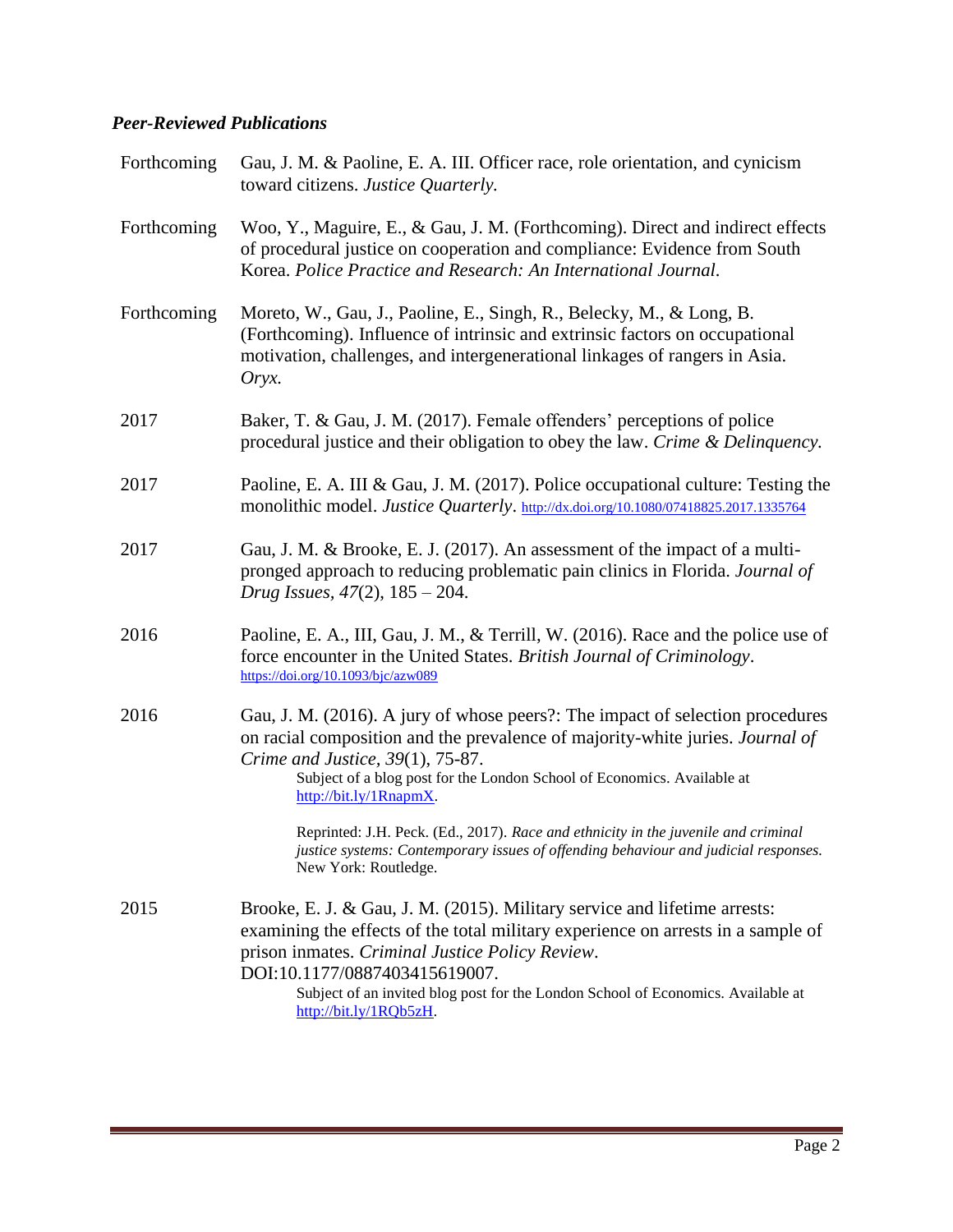| 2015 | Gau, J. M. (2015). Procedural justice, police legitimacy, and legal cynicism: A<br>test for mediation effects. Police Practice and Research: An International<br>Journal, 16(5), 402-415.<br>Won PPR 2015 best paper award.                                                                                                                           |
|------|-------------------------------------------------------------------------------------------------------------------------------------------------------------------------------------------------------------------------------------------------------------------------------------------------------------------------------------------------------|
| 2015 | Vera Sanchez, C. & Gau, J. M. (2015). Racially neutral policing?: Puerto<br>Rican and Mexican young adults' experiences with order maintenance<br>strategies. Journal of Qualitative Criminology and Criminal Justice, 3(2), 166-<br>194.                                                                                                             |
| 2015 | Brunson, R. K. & Gau, J. M. (2015). Officer race versus macro-level context:<br>A test of competing hypotheses about black citizens' experiences with and<br>perceptions of black police officers. Crime & Delinquency, 61(2), 213-242.<br>Subject of an invited blog post for the London School of Economics. Available at<br>http://bit.ly/1deSQDa. |
| 2015 | Gau, J. M. & Brunson, R. K. (2015). Procedural injustice, lost legitimacy, and<br>self-help: Young males' adaptations to perceived unfairness in urban policing<br>tactics. Journal of Contemporary Criminal Justice, 31(2), 132-150.                                                                                                                 |
| 2014 | Gau, J. M., Corsaro, N., & Brunson, R. K. (2014). Revisiting Broken<br>Windows Theory: A Test of the Mediation Impact of Social Mechanisms on<br>the Disorder-Fear Relationship. Journal of Criminal Justice, 42, 579-588.                                                                                                                            |
| 2014 | Gau, J. M. (2014). Unpacking collective efficacy: The relationship between<br>social cohesion and informal social control. Criminal Justice Studies, 27(2),<br>210-225.                                                                                                                                                                               |
| 2014 | Gau, J. M. (2014). Procedural justice and police legitimacy: A test of<br>measurement and structure. American Journal of Criminal Justice, 39(2), 187-<br>205.                                                                                                                                                                                        |
| 2013 | Gau, J. M., Terrill, W., & Paoline, E. A., III. (2013). Looking up: Explaining<br>police promotional aspirations. Criminal Justice & Behavior, 40(3), 247-272.                                                                                                                                                                                        |
| 2012 | Gau, J. M. (2012). Consent searches as a threat to procedural justice and police<br>legitimacy: An analysis of consent requests during traffic stops. Criminal<br>Justice Policy Review, 24(6), 759-777.                                                                                                                                              |
| 2012 | Gau, J. M. & Brunson, R. K. (2012). "One question before you get gone":<br>Consent search requests as a threat to perceived stop legitimacy. Race and<br><i>Justice</i> , 2(4), 250-273.                                                                                                                                                              |
| 2012 | Gau, J. M., Corsaro, N., Stewart, E. A., & Brunson, R. K. (2012). Examining<br>macro-level impacts on procedural justice and police legitimacy. Journal of<br>Criminal Justice, 40(2), 333-343.                                                                                                                                                       |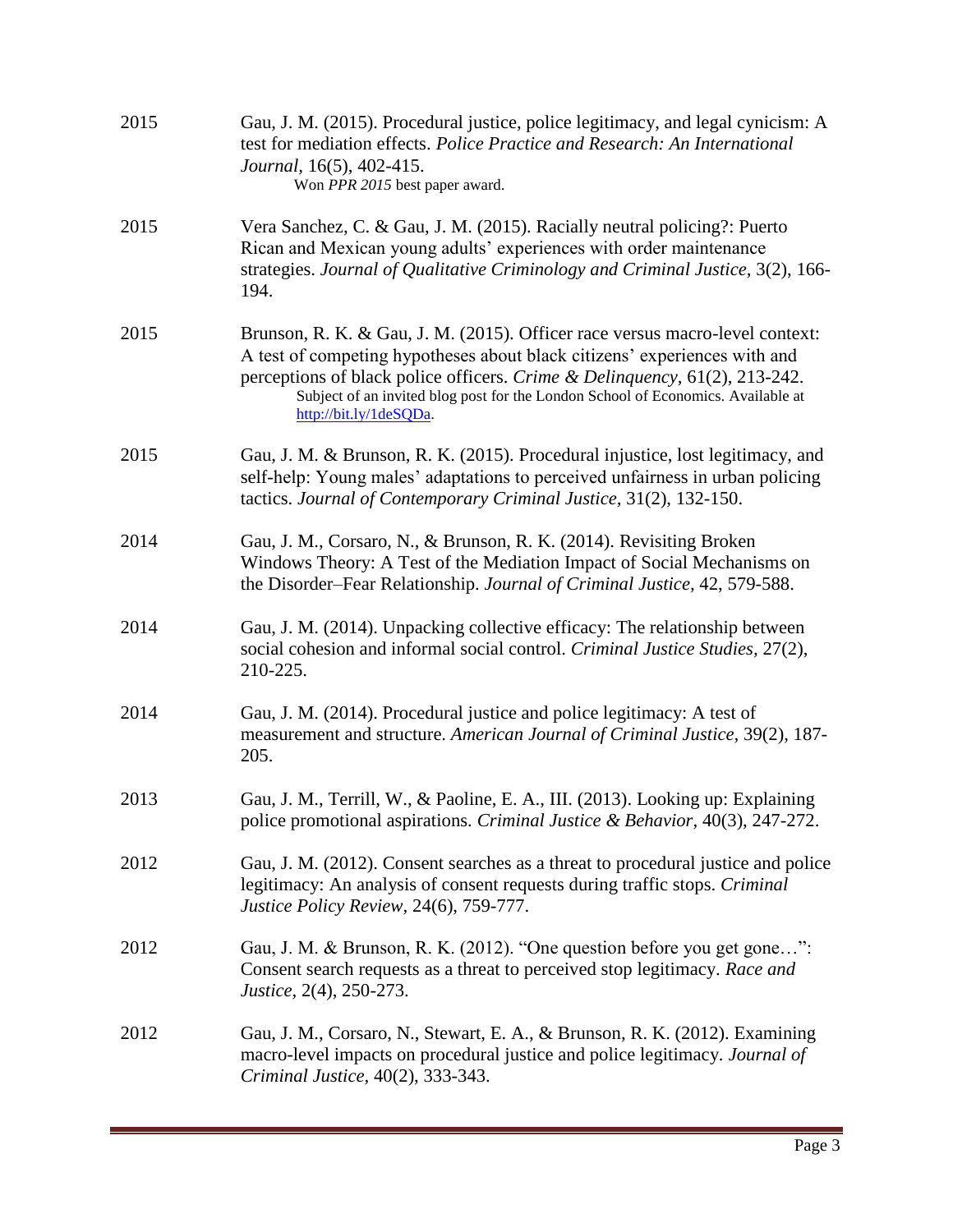| 2012 | Olusanya, O. & Gau, J. M. (2012). Race, neighborhood context, and<br>recidivism prediction. Criminal Justice Studies, 25(2), 159-175.                                                                                                                                                                                                       |
|------|---------------------------------------------------------------------------------------------------------------------------------------------------------------------------------------------------------------------------------------------------------------------------------------------------------------------------------------------|
| 2012 | Gau, J. M. & *Gaines, D. C. (2012). Top-Down management and patrol<br>officers' attitudes about the importance of order maintenance policing: A<br>Research Note. Police Quarterly, 15(1), 45-61.                                                                                                                                           |
| 2011 | Gau, J. M. (2011). The convergent and discriminant validity of procedural<br>justice and police legitimacy: An empirical test of core theoretical<br>propositions. Journal of Criminal Justice, 39, 489-498.                                                                                                                                |
| 2010 | Gau, J. M. & Brunson, R. K. (2010). Procedural justice and order maintenance<br>policing: A study of inner city young men's perceptions of police legitimacy.<br>Justice Quarterly, 27(2), 255-279.<br>Reprinted in Copes, H. & Pogrebin, M. R. (2012). In their own voices: Thinking and<br>reflecting on the system. New York: Routledge. |
| 2010 | Gau, J. M. (2010). A longitudinal analysis of citizens' attitudes about police.<br>(2010). Policing: An International Journal of Police Strategies &<br>Management, 33(2), 236-252.<br>Received 2011 Highly Commended Paper Award                                                                                                           |
| 2010 | Gau, J. M. & Pratt, T. C. (2010). Revisiting broken windows theory:<br>Examining the sources of discriminant validity of perceived disorder and<br>crime. Journal of Criminal Justice, 38, 758-766.                                                                                                                                         |
| 2010 | Gau, J. M., Mosher, C., & Pratt, T. C. (2010). An inquiry into the impact of<br>suspect race on police use of Tasers. Police Quarterly, 13(1), 27-48.                                                                                                                                                                                       |
| 2010 | Gau, J. M. (2010). Basic principles and practices of structural equation<br>modeling in criminal justice and criminology research. Journal of Criminal<br><i>Justice Education, 21(2), 136-151.</i>                                                                                                                                         |
| 2010 | Pratt, T. C., Cullen, F. T., Sellers, C. S., Winfree, T., Madensen, T. D., Daigle,<br>L. E., Fearn, N. E., & Gau, J. M. (2010). The empirical status of social<br>learning theory: A meta-analysis. <i>Justice Quarterly</i> , 27(6), 765-802.                                                                                              |
| 2010 | Gau, J. M. & Wiecko, F. M. (2010). Hell hath no Fury: A gender-<br>dichotomized analysis predicting pro-Life/pro-death penalty attitudes. Journal<br>of Religion & Society, 12 (online journal).                                                                                                                                            |
| 2008 | Gau, J. M. & Pratt, T. C. (2008). Broken windows or window dressing?<br>Citizens' (in)ability to tell the difference between disorder and crime.<br>Criminology & Public Policy, 7(2), 163-194.                                                                                                                                             |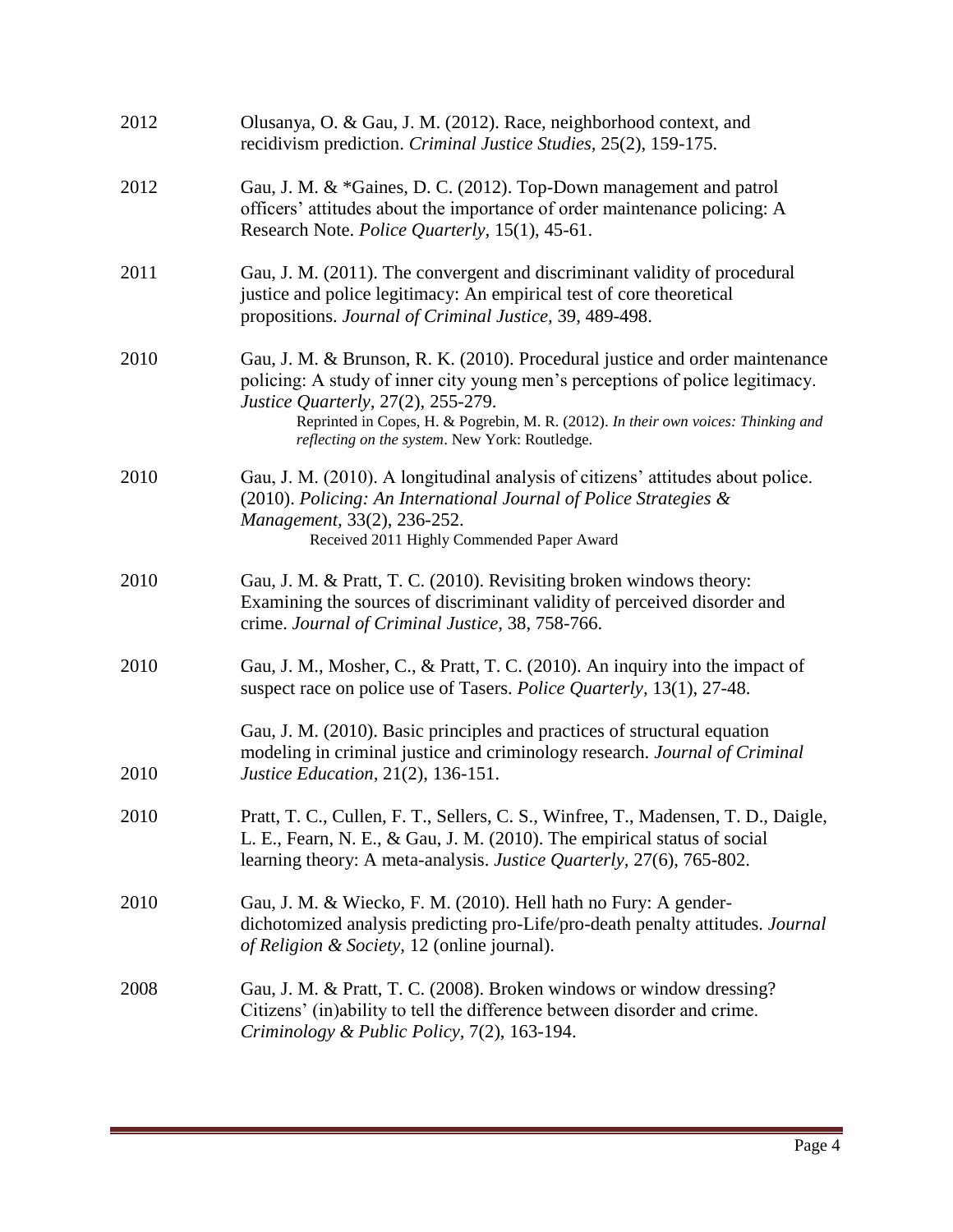| 2008                                | Gau, J. M. (2008). A neighborhood-level analysis of concealed hand-gun<br>permits. Policing: An International Journal of Police Strategies and<br>Management, 31(4), 674-693.                                                                                                                                                                                        |
|-------------------------------------|----------------------------------------------------------------------------------------------------------------------------------------------------------------------------------------------------------------------------------------------------------------------------------------------------------------------------------------------------------------------|
| 2008                                | Wiecko, F. M. & Gau, J. M. (2008). Every life is sacred kind of:<br>Uncovering the sources of seemingly contradictory attitudes toward abortion<br>and the death penalty. The Social Science Journal, 45(4), 546-564.                                                                                                                                                |
| <b>Books</b>                        |                                                                                                                                                                                                                                                                                                                                                                      |
| 2018                                | Gau, J. M. (2018). Criminal justice policy: Origins and effectiveness. New<br>York: Oxford University Press.                                                                                                                                                                                                                                                         |
| 2017                                | Gau, J. M. (2017). Statistics for criminology and criminal justice $(3rd$ ed.).<br>Thousand Oaks, CA: SAGE Publications.                                                                                                                                                                                                                                             |
| 2015                                | Gau, J. M. (2015). Statistics for criminology and criminal justice $(2^{nd}$ ed.).<br>Thousand Oaks, CA: SAGE Publications.                                                                                                                                                                                                                                          |
| 2012                                | Gau, J. M. (2012). Statistics for criminology and criminal justice. Thousand<br>Oaks, CA: SAGE Publications.                                                                                                                                                                                                                                                         |
| 2010                                | Pratt, T. C., Gau, J. M., & Franklin, T. (2010). Key ideas in criminology and<br>criminal justice. Thousand Oaks, CA: SAGE Publications.<br>Reviewed in Null, C. (2013). Book review: Key ideas in criminology and criminal justice.<br>Journal of Criminal Justice Education. DOI: 10.1080/10511253.2013.792461.                                                    |
|                                     |                                                                                                                                                                                                                                                                                                                                                                      |
| <b>Book Chapters</b><br>Forthcoming | Moreto, W. D., & Gau, J. M. (forthcoming). Deterrence, legitimacy, and<br>wildlife crime in protected areas: Possibilities, limitations, and avenues for<br>future scholarship. In M. L. Gore (Ed.), Conservation criminology and crime<br>science. Wiley-Blackwell Publications.                                                                                    |
| 2016                                | Terrill, W., Paoline, E. A. III, & Gau, J. M. (2016). Three pillars of police<br>legitimacy: Procedural justice, use of force, and occupational culture. In M.<br>Deflam (Ed.), The Politics of Policing: Between Force and Legitimacy.<br>Sociology of Crime, Law, and Deviance (vol. 21; pp. 59-76). Bingley, UK:<br>Emerald.                                      |
| 2016                                | Jackson, J. & Gau, J. M. (2016). Carving up concepts? Differentiating<br>between legitimacy and trust in public attitudes towards legal authority. In E.<br>Shockley, T. M. S. Neal, L. Pytlik Zillig, & B. Bornstein (Eds.)<br>Interdisciplinary perspectives on trust: Towards theoretical and<br>methodological integration (pp. $49 - 69$ ). New York: Springer. |
|                                     |                                                                                                                                                                                                                                                                                                                                                                      |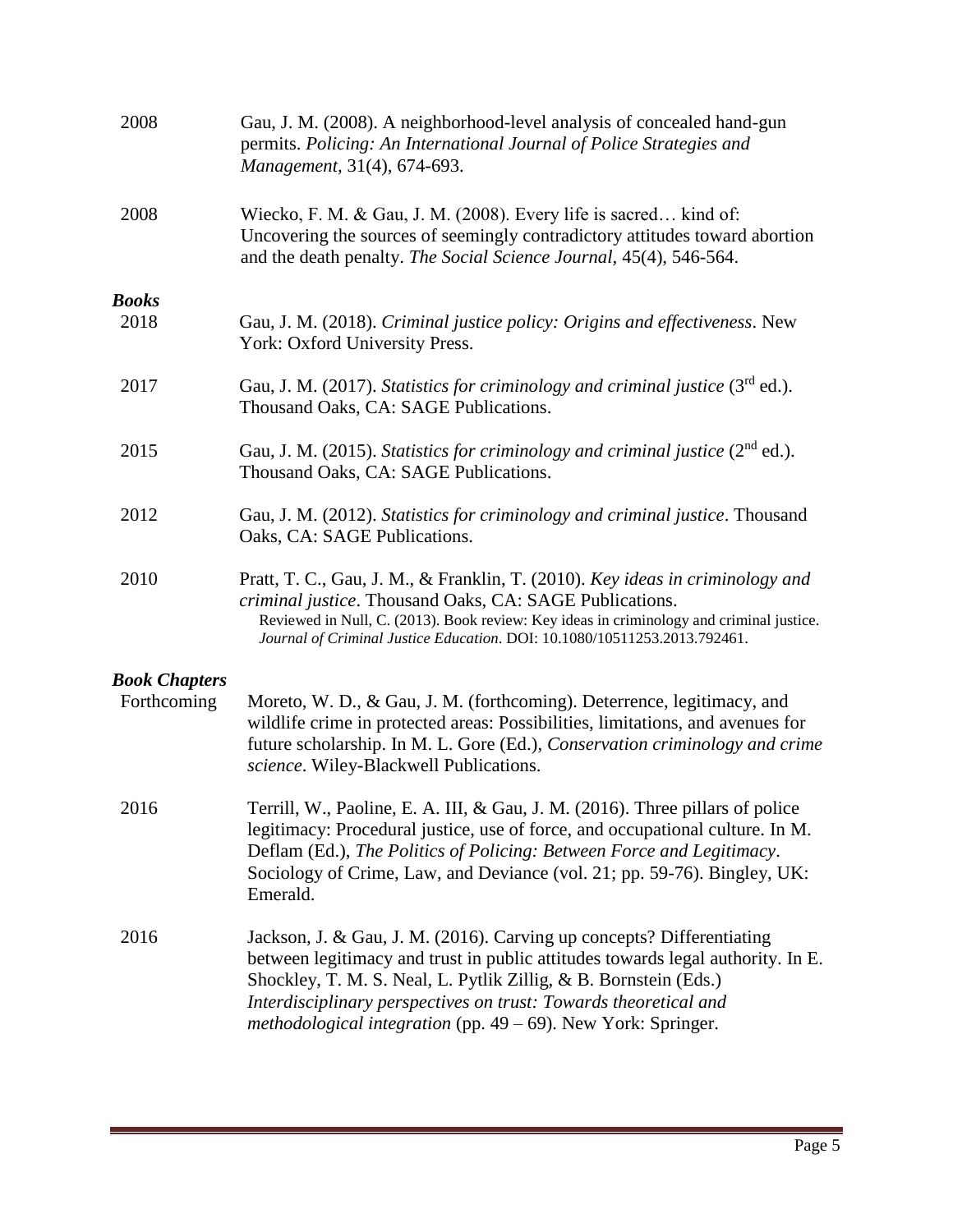| 2015                      | Gau, J. M. & Jordan, K. (2015). Profiling Trayvon: Young black males,<br>suspicion, and surveillance. In D. Johnson, P. Warren, & A. Farrell (Eds.),<br>Deadly injustice: Trayvon Martin, race, and the criminal justice system (pp. 7<br>- 22). New York: New York University Press. |
|---------------------------|---------------------------------------------------------------------------------------------------------------------------------------------------------------------------------------------------------------------------------------------------------------------------------------|
| 2014                      | Brunson, R. K. & Gau, J. M. (2014). Race, place, and inner-city policing. In<br>M. D. Reisig & R. J. Kane (Eds.), The Oxford handbook on police and<br><i>policing</i> (pp. $362 - 382$ ). Oxford University Press.                                                                   |
| 2011                      | Gau, J. M. & Gursoy, D. (2011). Relationship analysis: t-tests, cross<br>tabulations, and ANOVA. In E. Sirakaya-Turk, M. Uysal, W. Hammitt, and J.<br>Vaske (eds.), Research methods for leisure, recreation and tourism. United<br>Kingdom: CABI Publishers.                         |
| 2009                      | Pratt, T. C. & Gau, J. M. (2009). Social disorganization theory. In J. H. Copes<br>& V. Topalli (Eds.), Criminology theory: The reader (pp. $104 - 112$ ). New<br>York: McGraw-Hill.                                                                                                  |
| <b>Other Publications</b> |                                                                                                                                                                                                                                                                                       |
| 2017                      | Gau. J. M. Book review: Unequal City. Theoretical Criminology.                                                                                                                                                                                                                        |
| 2016                      | Gau, J. M. Selection procedures which favour whites mean that racial<br>minorities are significantly underrepresented on juries. London School of<br>Economics Blog. Available at http://bit.ly/1RnapmX.                                                                              |
| 2015                      | Gau, J. M & *Gorby, D. (2015). Blending procedural justice and police<br>legitimacy into police culture. The Police Chief, 82(9), [September] 36.                                                                                                                                     |
| 2015                      | Gau, J. M. & Brunson, R. K. (2015). Why more diverse police forces may not<br>solve the problems which exist between police and disadvantaged<br>communities of color. London School of Economics Blog. Available at<br>http://bit.ly/1deSQDa.                                        |
| 2016                      | Gau, J. M. (2016). Race and policing. In W. Jennings (Ed.), <i>Encyclopedia of</i><br>crime and punishment. Oxford, UK: Jon Wiley & Sons.                                                                                                                                             |
| 2014                      | Gau, J. M. (2014). Broken windows thesis. In H. Copes and C. Forsyth (Eds.),<br>Encyclopedia of social deviance (pp. $78 - 80$ ). Thousand Oaks: Sage<br>Publications.                                                                                                                |
| 2013                      | Gau, J. M. & Pratt, T. C. (2013). The discriminant validity of disorder and<br>crime. In G. Bruinsma and D. Weisburd (Eds.), <i>Encyclopedia of criminology</i><br>and criminal justice. New York, NY: Springer.                                                                      |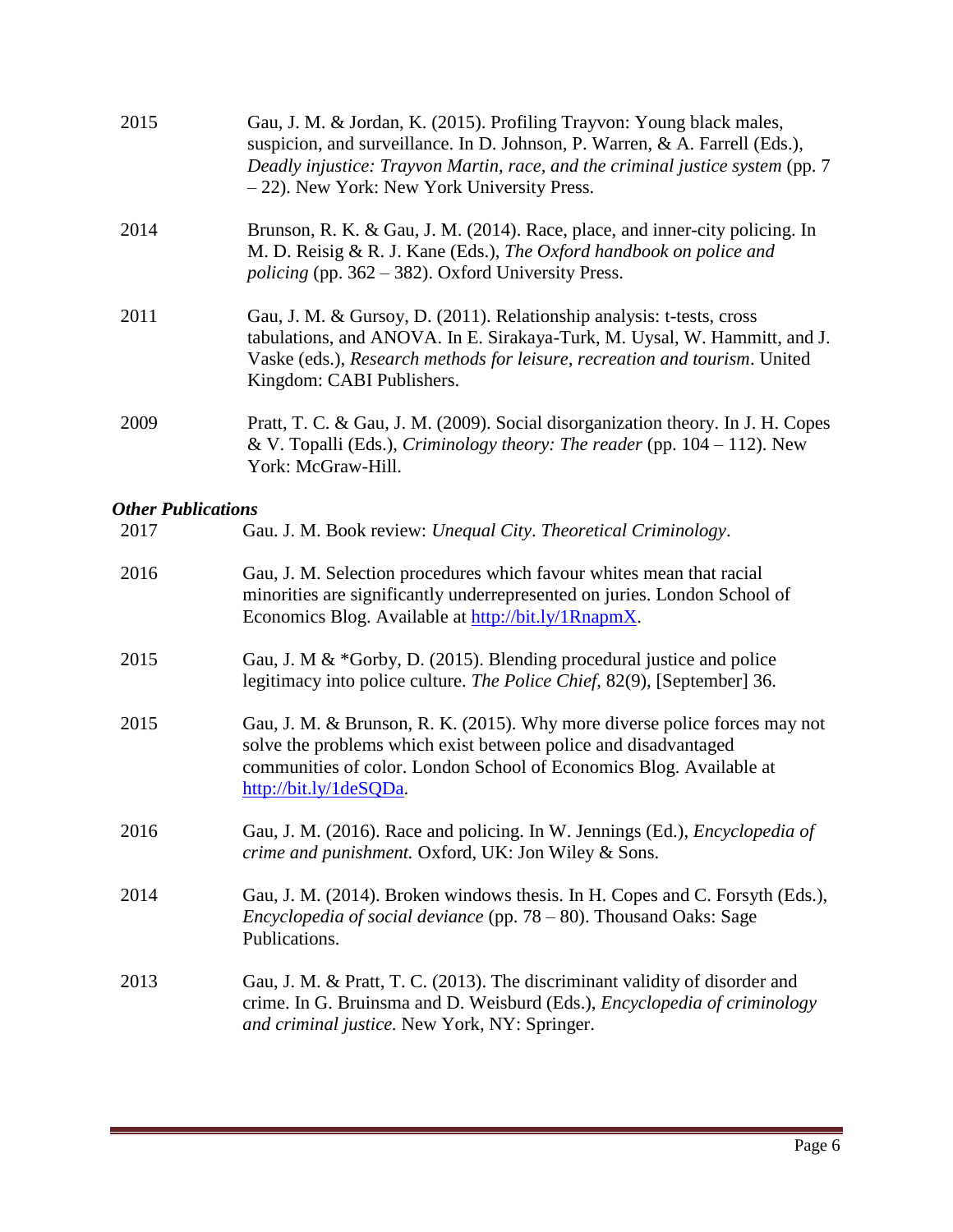| 2013 | Gau, J. M. Organizational change and police legitimacy. (2013). In G.<br>Bruinsma and D. Weisburd (Eds.) and D.P. Rosenbaum (Section Ed.),<br>Encyclopedia of criminology and criminal justice. New York, NY: Springer. |
|------|-------------------------------------------------------------------------------------------------------------------------------------------------------------------------------------------------------------------------|
| 2010 | Gau, J. M. (2010). Broken windows theory. In Francis Cullen & Pamela<br>Wilcox (Eds.), <i>Encyclopedia of criminological theory</i> . Thousand Oaks, CA:<br><b>SAGE Publications.</b>                                   |
| 2006 | Beattie, M. & Gau, J. M. (2006). Workplace violence in hotels. In D.<br>Rutherford (Ed.), <i>Hotel operations</i> , (4th ed.). New York: John Wiley & Sons.                                                             |

# *Consulting and Training*

| Consulting and Training         |                                                                                                                                                                                                                                          |
|---------------------------------|------------------------------------------------------------------------------------------------------------------------------------------------------------------------------------------------------------------------------------------|
| 2016-2017                       | "Legitimacy in Action: Procedurally Just Policing for Fostering Citizen<br>Compliance and Cooperation." In-service training delivered to the West<br>Palm Beach, FL Police Department. In collaboration with Dr. Eugene<br>Paoline, UCF. |
| 2017-present                    | Research consultant for COPS Collaborative Reform Initiative, Ft. Pierce<br>Police Department (Florida).                                                                                                                                 |
| 2016                            | Procedural Justice and Police Legitimacy Officer Survey for the West Palm<br>Beach Police, FL, Department. In collaboration with Dr. Eugene Paoline,<br>UCF.                                                                             |
| 2015-2016                       | Respectful and Assertive Policing Training Workshop for Central Florida<br>Law Enforcement. In collaboration with Dr. James McDonald, Valencia<br>College Public Safety Institute, and Dr. Eugene Paoline, UCF.                          |
| 2011-2012                       | Consultant for the Casselberry, FL, Police Department in conducting a<br>community satisfaction survey.                                                                                                                                  |
| 2010-2011                       | Consultant for the San Bernardino, CA, Police Department in its<br>development of a strategic plan and community survey.                                                                                                                 |
| <b>Community-Based Research</b> |                                                                                                                                                                                                                                          |
| 2013-2015                       | With the Ninth Judicial Circuit Public Defender's Office, Study on the Race<br>of Potential and Actual Jurors: Minority Attrition in Pre-Trial Stages of Jury<br>Selection. IRB approval received March 20, 2013.                        |
| 2012-2013                       | Community Satisfaction Survey for the Casselberry Police Department.                                                                                                                                                                     |
| 2011-2012                       | With *Eric Flowers, Survey of Inmates in the Indian River County Jail<br>regarding their histories of non-medical use of prescription drugs.                                                                                             |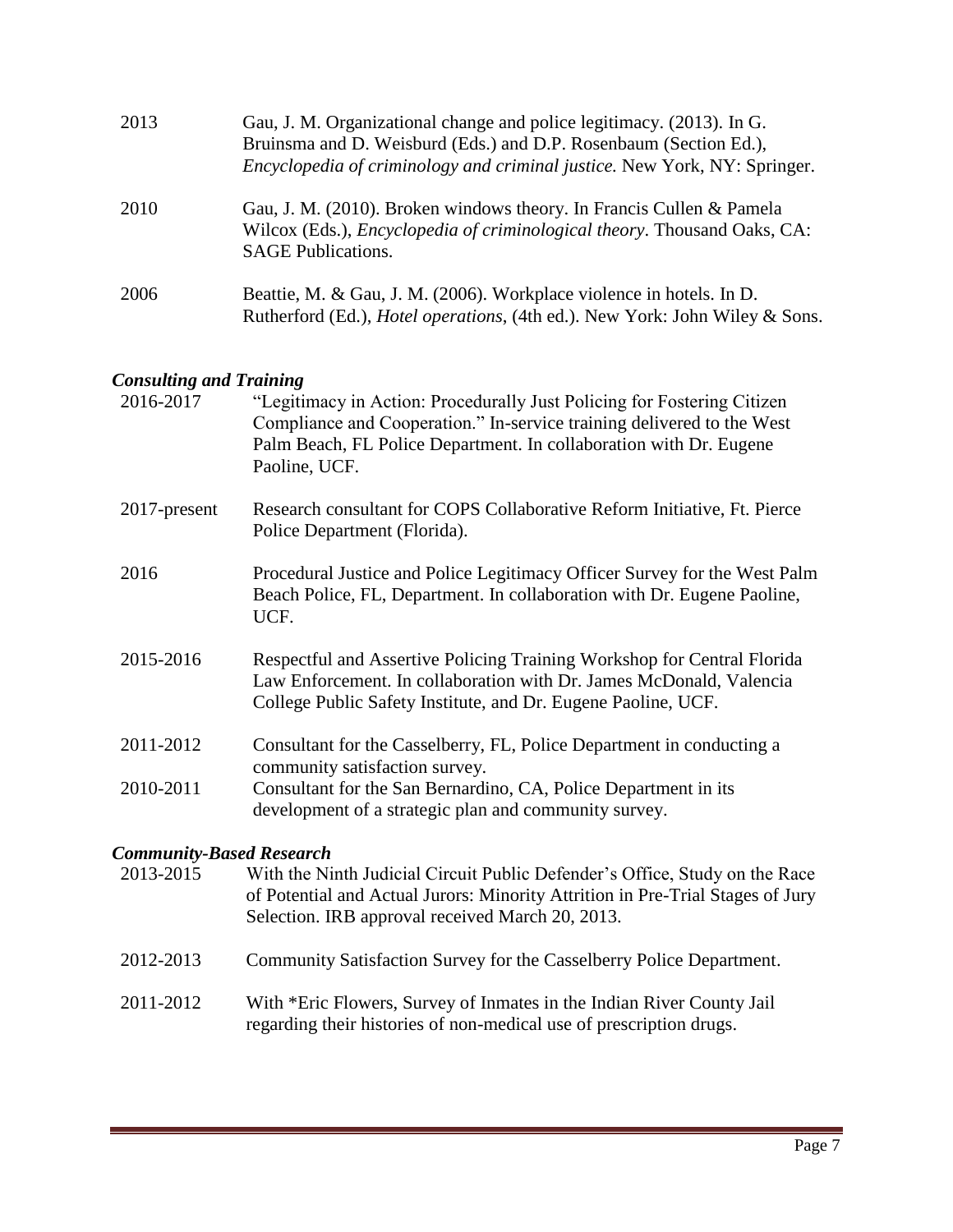# *Research and Technical Reports*

| 2017 | Gau, J. M. & Paoline, E. A. III (2017). "Report to the West Palm Beach Police<br>Department: Results of the 2016 Officer Survey."                                                                                                                                                                                                                                                                                             |
|------|-------------------------------------------------------------------------------------------------------------------------------------------------------------------------------------------------------------------------------------------------------------------------------------------------------------------------------------------------------------------------------------------------------------------------------|
| 2016 | Gau, J. M. & Moreto, W. D. (2016). NIJ Final Report.                                                                                                                                                                                                                                                                                                                                                                          |
| 2013 | Gau, J. M. (2013). "Report to the Casselberry Police Department: Results of<br>the 2012 Casselberry Community Survey."                                                                                                                                                                                                                                                                                                        |
| 2011 | Gau, J. M. (2012). "Report to the San Bernardino Police Department: Results<br>of the 2011 Community Survey."                                                                                                                                                                                                                                                                                                                 |
| 2010 | Gaines, L. K., Gau, J. M., & *Gaines, D. C. (2010). "Report to the San<br>Bernardino Police Department: Results of the 2009 Employee Survey."                                                                                                                                                                                                                                                                                 |
| 2007 | Gau, J. M. (2007). "Eighth periodic survey of public attitudes toward the<br>Washington State Patrol: Focus on racial profiling and aggressive driving and<br>longitudinal assessment, $1992 - 2007$ ." Prepared for the Washington State<br>Patrol and the Division of Governmental Studies and Services, Washington<br>State University. Available on the WSP website at<br>http://www.wsp.wa.gov/publications/stopdata.htm |

#### *Grants and Contracts*

| 2017-present | Staffing and urban planning study for the Osceola County Sheriff's Office<br>(with Dr. William Moreto and Dr. Deborah Carroll). Contract from August<br>2017 to May 2018. \$66,000.                                                                                                                                                                                                                                                                                 |
|--------------|---------------------------------------------------------------------------------------------------------------------------------------------------------------------------------------------------------------------------------------------------------------------------------------------------------------------------------------------------------------------------------------------------------------------------------------------------------------------|
| 2017         | Gau, J. M. (Principal Investigator), Moreto, W. D. (Co-PI), and Brunson, R. K.<br>(Co-PI). Race, Food Deserts, and Crime: A Mixed-Method Study of the<br>Intersection of Poor Health, Crime, and Criminal Justice Contact. Submitted<br>to National Institute of Justice's 2016 W.E.B. Du Bois Program of Research on<br>Race and Crime Category 1: The W.E.B. Du Bois Scholars in Race and Crime<br>Grants.gov number NIJ-2017-12000. Amount \$475,877.            |
| 2016         | Moreto, W. D. (Principal Investigator), Brunson, R. K. (Co-PI), and Gau, J. M.<br>(Co-PI). Race, Food Deserts, and Crime: A Mixed-Method Study of the<br>Intersection of Poor Health, Crime, and Criminal Justice Contact. Submitted<br>to National Institute of Justice's 2016 W.E.B. Du Bois Program of Research on<br>Race and Crime Category 1: The W.E.B. Du Bois Scholars in Race and Crime<br>Grants.gov number NIJ-2016-9108. Amount \$421,183. Not funded. |
| 2016         | Paoline, E. A. III (Principal Investigator), Gau, J. M. (Co-PI), and Terrill, W.<br>(Co-PI). The Orlando study of police legitimacy: Use of force, procedural<br><i>justice, and occupational culture.</i> Submitted to National Institute of Justice's<br>Research and Evaluation in Support of the Recommendations of the President's<br>Task Force on 21st Century Policing Focus I: Building Trust and Legitimacy                                               |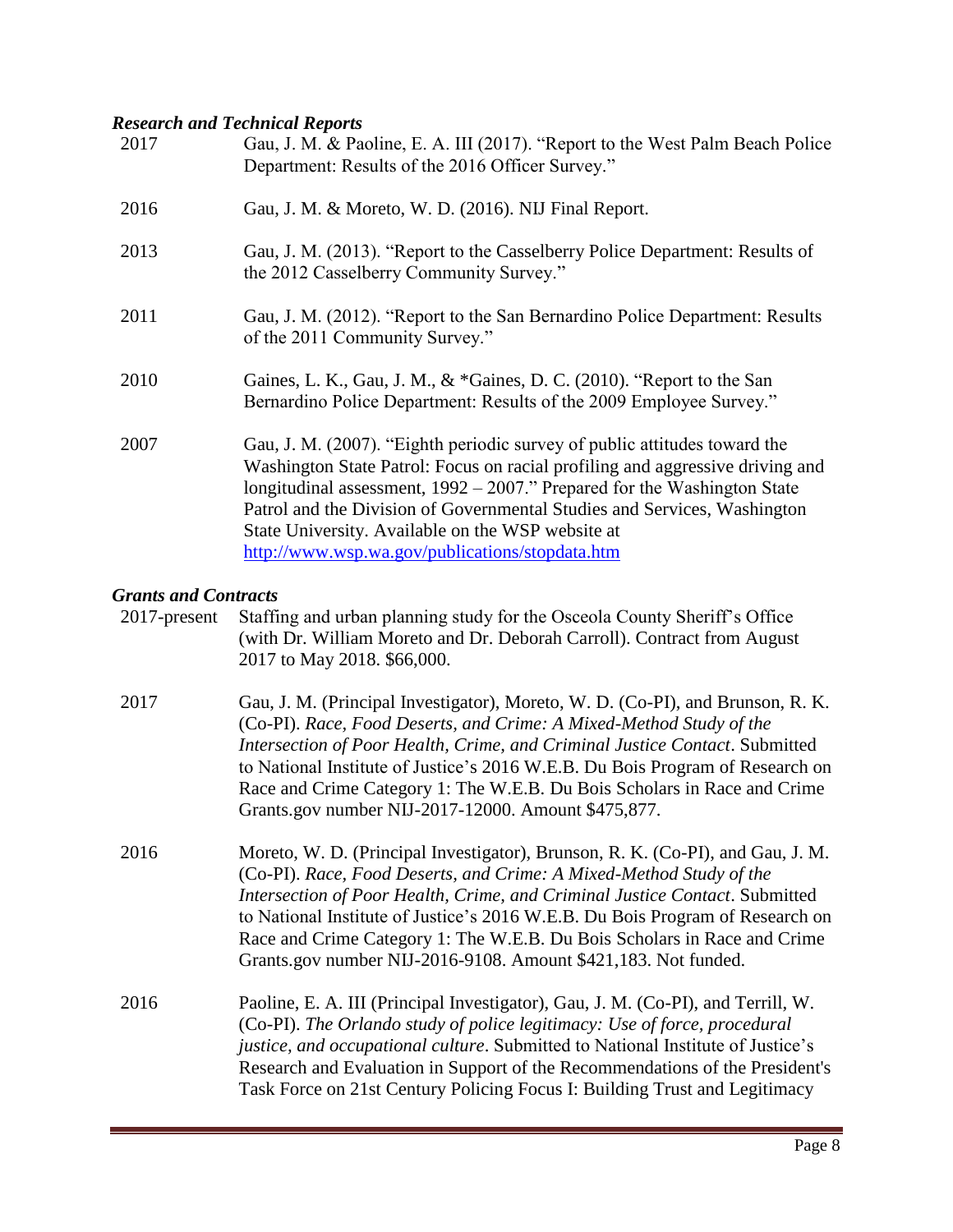|                                 | A. Strategies to Build and Strengthen Police-Community Relationships: Trust.<br>Grants.gov number NIJ-2016-9395. Amount \$718,891. Not funded.                                                                                                                                                                                                                                                                                                      |
|---------------------------------|-----------------------------------------------------------------------------------------------------------------------------------------------------------------------------------------------------------------------------------------------------------------------------------------------------------------------------------------------------------------------------------------------------------------------------------------------------|
| 2016                            | Paoline, E. A. III (Principal Investigator), Gau, J. M. (Co-PI), and Terrill, W.<br>(Co-PI). The Orlando Use of Force Mitigation Training Model Project.<br>Submitted to the National Institute of Justice 2016 Solicitation for Research<br>and Evaluation on Justice Systems Focus III: Training and Education C.<br>Research on Training and Education on Police Use of Force. Grants.gov<br>number NIJ-2016-9397. Amount \$591,026. Not funded. |
| 2015                            | Paoline, E. A. III (Principal Investigator), Gau, J. M. (Co-PI), and Terrill, W.<br>(Co-PI). The Orlando study of police legitimacy: Use of force, procedural<br>justice, and occupational culture. Submitted to National Institute of Justice.<br>Amount \$695,184. Not funded.                                                                                                                                                                    |
| $2013 - 2016$                   | Gau, J. M. (Principal Investigator), Moreto, W., & Potter, R.H. Non-Medical<br>use of Prescription Drugs: Policy Change, Law Enforcement Activity, and<br>Diversion Tactics. National Institute of Justice. Award number 2012-R2-CX-<br>0006. Amount: \$250,000.                                                                                                                                                                                    |
| 2009                            | California State University, San Bernardino College of Social and Behavioral<br>Sciences Professional Development Grant for Probationary Faculty. Award<br>amount: \$4,000.                                                                                                                                                                                                                                                                         |
| <b>Media</b>                    |                                                                                                                                                                                                                                                                                                                                                                                                                                                     |
| 2017                            | Quoted in the Orlando Sentinel March 1<br>http://www.orlandosentinel.com/news/breaking-news/os-police-shootings-<br>central-florida-20170301-story.html                                                                                                                                                                                                                                                                                             |
| 2017                            | Quoted in the Orlando Sentinel January 29<br>http://www.orlandosentinel.com/news/breaking-news/os-orlando-police-<br>officers-suspended-20170126-story.html                                                                                                                                                                                                                                                                                         |
| <b>Conference Presentations</b> |                                                                                                                                                                                                                                                                                                                                                                                                                                                     |
| 2016                            | Paoline, E. A., III & Gau, J. M. "Police occupational culture: Testing the                                                                                                                                                                                                                                                                                                                                                                          |

| 2016 | Paoline, E. A., III & Gau, J. M. "Police occupational culture: Testing the   |
|------|------------------------------------------------------------------------------|
|      | monolithic model." Savannah, GA. Southern Criminal Justice Association.      |
| 2016 | Gau, J. M., Moreto, W. D., & Brooke, E. J. "Criminal investigations of pain  |
|      | clinics: Proving illegal use of legal privileges." Savannah, GA. Southern    |
|      | Criminal Justice Association.                                                |
| 2015 | Gau, J. M. & *Brooke, E. J. "Derailing the oxy express: Law-enforcement      |
|      | officers' challenges and successes with criminal investigations against pill |
|      | mills in Florida." American Society of Criminology, Washington DC.           |
| 2014 | Gau, J. M. & Jordan, K. Panel on Trayvon Martin. American Society of         |
|      | Criminology, San Francisco.                                                  |
| 2014 | Vera Sanchez, C. & Gau, J. M. "Racially neutral policing: Puerto Rican and   |
|      | Mexican youths' experiences with order maintenance strategies." American     |
|      | Society of Criminology, San Francisco                                        |
|      |                                                                              |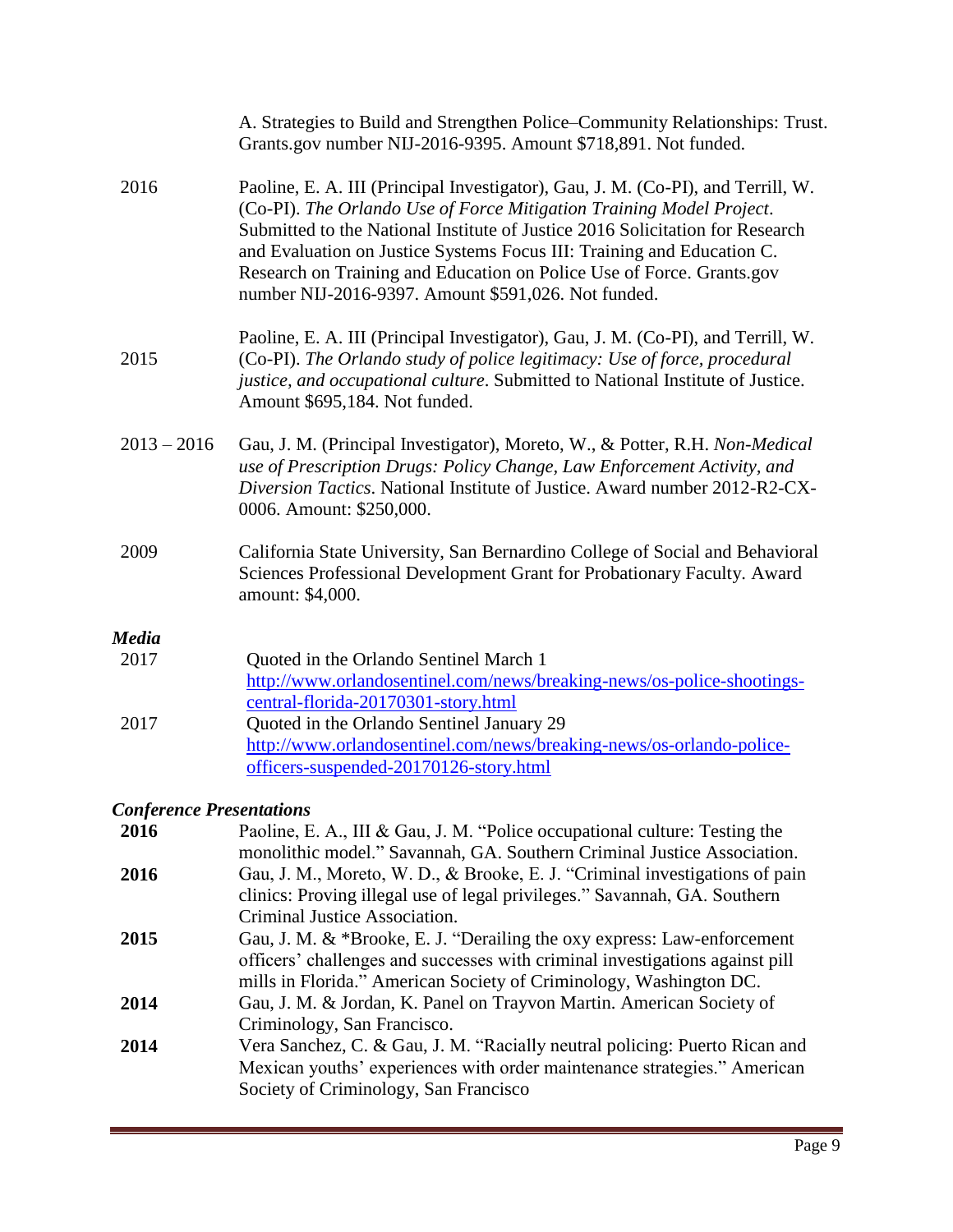| 2013 | Gau, J. M. & *Flowers, E. S. "Non-medical use of prescription drugs:<br>correlates of use, sources of diversion, and routes of administration." American |
|------|----------------------------------------------------------------------------------------------------------------------------------------------------------|
|      | Society of Criminology, Atlanta.                                                                                                                         |
| 2013 | Gau, J. M. Professional Development Panel, "Academics and Law                                                                                            |
|      | Enforcement: Bridging Research and Practice." American Society of                                                                                        |
|      | Criminology, Atlanta.                                                                                                                                    |
| 2012 | Gau, J. M. & Brunson, R. K. "Consent search requests as a threat to police                                                                               |
|      | legitimacy among minority motorists." American Society of Criminology,                                                                                   |
|      | Chicago.                                                                                                                                                 |
| 2011 | Brunson, R. K. & Gau, J. M. "Beyond perceptions of racial discrimination:                                                                                |
|      | Additional challenges to police legitimacy." American Society of                                                                                         |
|      | Criminology, Washington, DC, November. Special panel compiled by Patrick                                                                                 |
|      | Carr.                                                                                                                                                    |
| 2011 | Gau, J. M., Corsaro, N. C., Stewart, E., & Brunson, R. K. "The role of social                                                                            |
|      | cohesion in police legitimacy: Integrating macro level conditions with a                                                                                 |
|      | psychological process." American Society of Criminology, Washington, DC.                                                                                 |
| 2010 | Gau, J. M. & *Gaines, D. C. "Order Maintenance Policing as a Top-Down                                                                                    |
|      | Strategy: Do Patrol Officers agree that Disorder is the Problem?" American                                                                               |
|      | Society of Criminology, San Francisco.                                                                                                                   |
| 2010 | Gau, J. M. & Brunson, R. K. "Procedural Justice and Order Maintenance                                                                                    |
|      | Policing: A Study of Inner-City Young Men's Perceptions of Police                                                                                        |
|      | Legitimacy." Justice Quarterly invited poster session. Academy of Criminal                                                                               |
|      | Justice Sciences, San Diego.                                                                                                                             |
| 2009 | Gau, J. M. & Brunson, R. K. "Police corruption and citizens' perceptions."                                                                               |
|      | American Society of Criminology, November, Philadelphia.                                                                                                 |
| 2009 | Pratt, T.C., Gau, J.M., Cullen, F.T., & Daigle, L. "What the National Youth                                                                              |
|      | Survey Tells Us about Social Learning Theory: A Meta-Analysis." Academy                                                                                  |
|      | of Criminal Justice Sciences, March, Boston.                                                                                                             |
| 2008 | Gau, J.M. & Brunson, R.K. "Procedural Justice and Order Maintenance<br>Policing: A Study of Inner-City Young Men's Perceptions of Police                 |
|      | Legitimacy." American Society of Criminology, November, St. Louis. Special                                                                               |
|      | panel compiled by Ronald Weitzer.                                                                                                                        |
| 2007 | Gau, J.M. & Wiecko, F.M. "Hell hath no Fury: A Gender Dichotomized                                                                                       |
|      | Analysis Predicting Pro-Life and Pro-Death Penalty Attitudes." American                                                                                  |
|      | Society of Criminology, November, Atlanta.                                                                                                               |
| 2007 | Gau, J.M. & Pratt, T.C. "Perceptions of Crime and Disorder: Does Community                                                                               |
|      | Context Matter?" Academy of Criminal Justice Sciences, March, Seattle.                                                                                   |
| 2006 | Gau, J.M. "Measurement Issues in Crime and Disorder Research: A Test of                                                                                  |
|      | Competing One- and Two-Factor Models." American Society of Criminology,                                                                                  |
|      | November, Los Angeles.                                                                                                                                   |
| 2006 | Wiecko, F. & Gau, J.M. "Killing in Context: Exploring the Nexus between                                                                                  |
|      | Death Penalty Support and Abortion Opposition." American Society of                                                                                      |
|      | Criminology, November, Los Angeles.                                                                                                                      |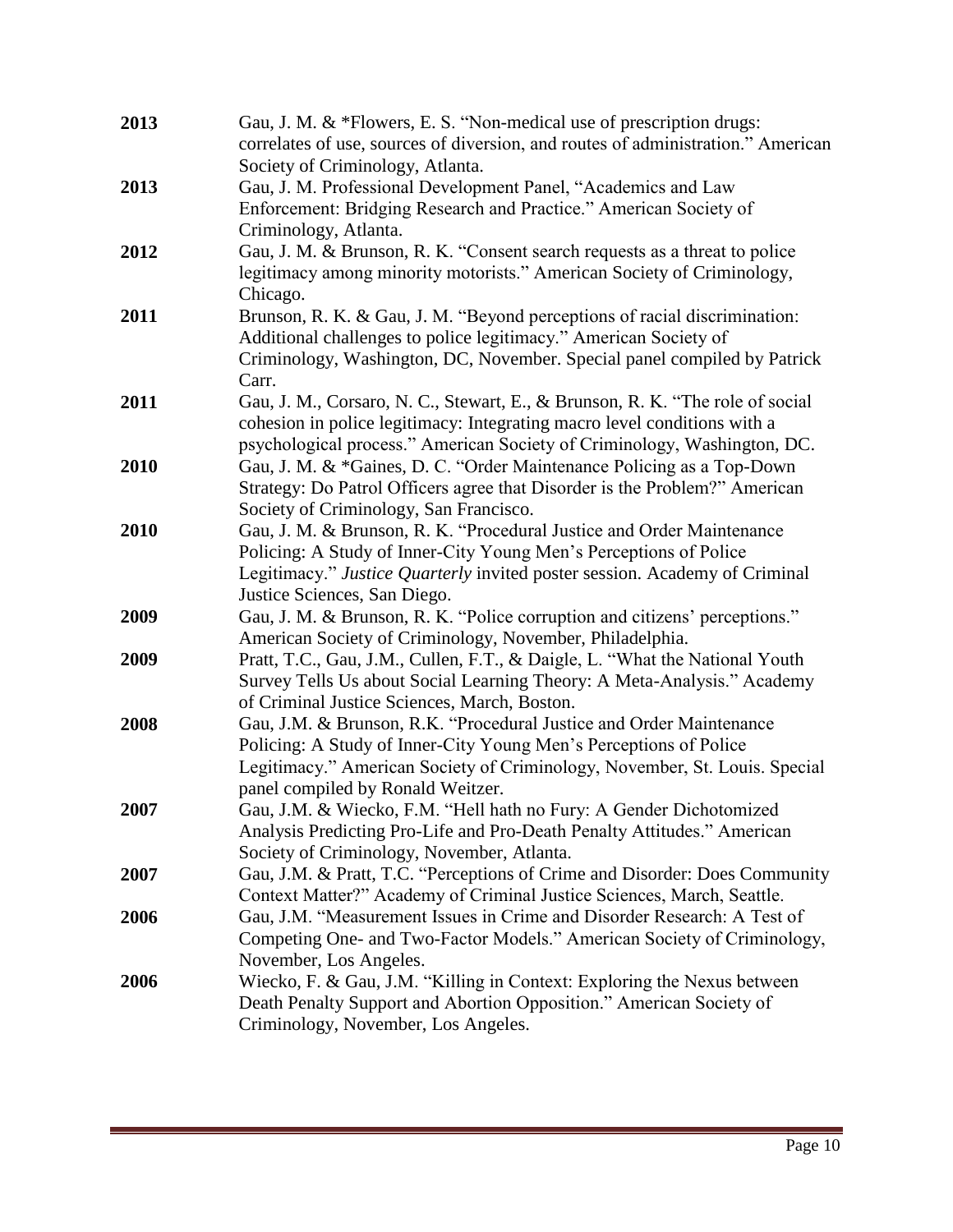## *Courses Taught*

| COMIDUS TUMENI      |                                                                                   |
|---------------------|-----------------------------------------------------------------------------------|
| Doctoral Level      |                                                                                   |
|                     | 2016-present Policing Urban Communities, University of Central Florida            |
|                     | 2015-present Seminar in Criminal Justice Systems, University of Central Florida   |
| 2015                | Multivariate Analysis in Public Affairs, University of Central Florida            |
| Masters Level       |                                                                                   |
| 2016                | Advanced Research Methods in Criminal Justice, University of Central Florida      |
| 2013-2015           | American Criminal Courts, University of Central Florida (online and live)         |
| 2011-2015           | Foundations of Law Enforcement, University of Central Florida                     |
| $2011$ -present     | Policy Analysis, University of Central Florida (online and live)                  |
| Undergraduate Level |                                                                                   |
| 2014-2016           | Research Methods in Criminal Justice                                              |
| 2012                | Police and Society, University of Central Florida                                 |
| 2008-2011           | Statistics, California State University, San Bernardino                           |
| 2008-2011           | Criminal Procedure, California State University, San Bernardino (online and live) |
| 2008-2011           | Law and Courts, California State University, San Bernardino (online and live)     |
| 2009                | Women and Crime, California State University, San Bernardino                      |
| 2008                | Criminal Procedure, Washington State University                                   |
| 2007                | Introduction to American Policing, Washington State University                    |
| 2006                | Crime Control Policy, Washington State University (online and traditional)        |
|                     |                                                                                   |

#### *Invited Presentations*

| Harold Rogers Prescription Drug Monitoring Program annual conference.          |
|--------------------------------------------------------------------------------|
| Washington, DC. September $14 - 15$ .                                          |
| Legitimacy Workshop for the Southern Police Institute's annual meeting. Tampa, |
| FL, July $21 - 24$ .                                                           |
| National Science Foundation Workshop on Institutional Trust and Confidence.    |
| University of Nebraska, Lincoln. April $26 - 27$ .                             |
| Race Issues in the Selection of Jurors in Criminal Trials. Central Florida     |
| Association of Criminal Defense Lawyers. April 30, 2014.                       |
| Race Issues in the Selection of Jurors in Criminal Trials. Defenders Summer    |
| School, August $5-6$ , Orlando, FL                                             |
| Initial Findings from an Analysis of the Effectiveness of HB 7095. Annual      |
| conference of the Florida Medical Association, July $26 - 28$ , Orlando, FL    |
| Criminal Justice and Public Policy. Department of Political Science,<br>WSU    |
| Disorder and Crime: Focusing on Methods. Department of Political               |
| Science and Criminal Justice, WSU                                              |
| Crime and Fear of Crime in Tourism: Measurement and Implications for           |
| <i>the Industry.</i> Department of Hospitality, WSU                            |
| Code Enforcement & Order Maintenance. Training session for Toppenish           |
| Police Department and City Hall employees; Toppenish, WA                       |
| Fear of Gun Violence in Eastern Washington: The Importance of                  |
| Community. Keynote address at the conference of the Washington                 |
| Association of Sheriffs and Police Chiefs; Wenatchee, WA.                      |
|                                                                                |